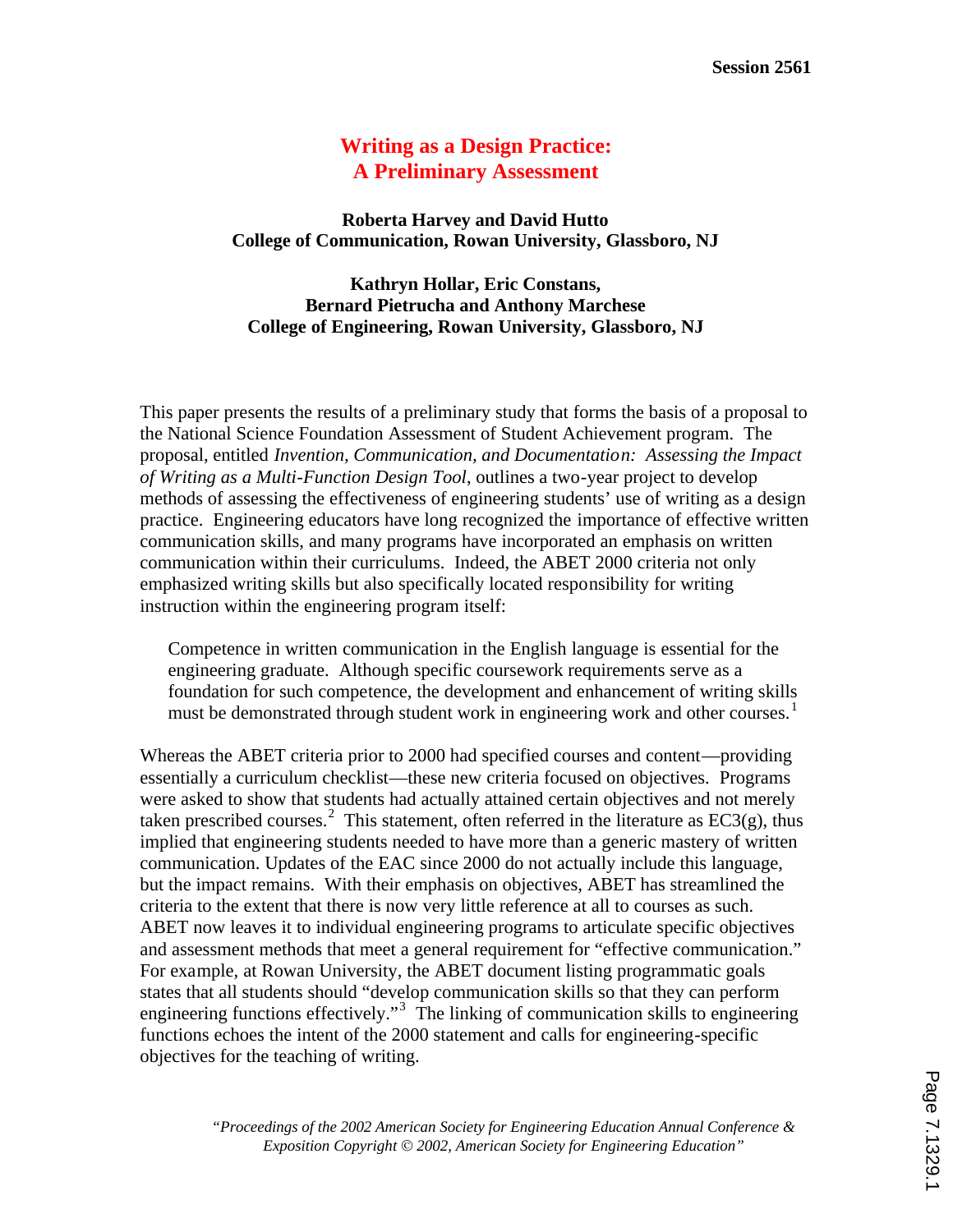However, the assessment of effective writing in engineering work has primarily focused on competency as exhibited in the conventional textual features involved in report writing. While features such as clarity, correctness, and organization are certainly important, using them as the principal basis for assessment overlooks engineeringspecific characteristics and functions of writing. One critique of writing assessment in engineering puts it this way:

Applying  $EC3(g)$ —"ability to communicate effectively"—as an assessment criterion will require a reconsideration of what effectiveness means, because "effective communication" has become a cliché, used without consideration of its significance and implications. . . . Authors of  $[EC3(g)]$  implementation guides appear to have borrowed for communication assessment the procedures used in large-scale composition (freshman writing) testing without considering the wording of  $EC3(g)$ .<sup>4</sup>

These assessment methods help neither instructors nor students to understand the ways in which writing is an engineering practice. Ultimately, such a view tends to characterize writing as a static artifact produced independently of and after the conclusion of the "real" engineering work of designing, modeling or fabricating, and testing.

In response to this problem, our project enlarges the scope of engineering writing to include not only its use as a tool to report knowledge at the **end** of the design process, but also as a tool to invent, communicate, and document knowledge **during** the design process. Writing can be used to create, share, and review ideas, and, if so used, can directly improve the quality of design process outcomes. We will use three approaches to assessment, targeting these three functions. **Invention**, defined as the ways in which writing is used to generate ideas and explore concepts, will be tracked through qualitative and quantitative analysis of the content of informal writing in connection with early stages of design such as brainstorming, reflecting on key theories and principles, and developing experiments or models to evaluate designs. **Communication**, an essential element of the team-based, real-world projects that many engineering programs are now built upon, will be analyzed through qualitative and quantitative assessment of correspondence among team members. **Documentation**, the systematic recording of activities during the design process, will be examined through auditing methods modeled on the procedures used for International Organization for Standardization (ISO) 9000 series certification in industry.

The first stage of the project, and the focus of this paper, involves preliminary analysis of student writing to develop categories to be used for assessment. For this phase, student teams were asked to keep written records of brainstorming and other creative or constructive stages of their design project, establish methods of communication among team members, and submit documentation plans. The next stage will involve a formal study including a control group, who will not be instructed to engage in intensive writing during the design process, in order to apply, evaluate, and further develop the criteria generated during the preliminary study. During this phase, methods of relating the use of writing during the design process to the quality of design products will also be defined.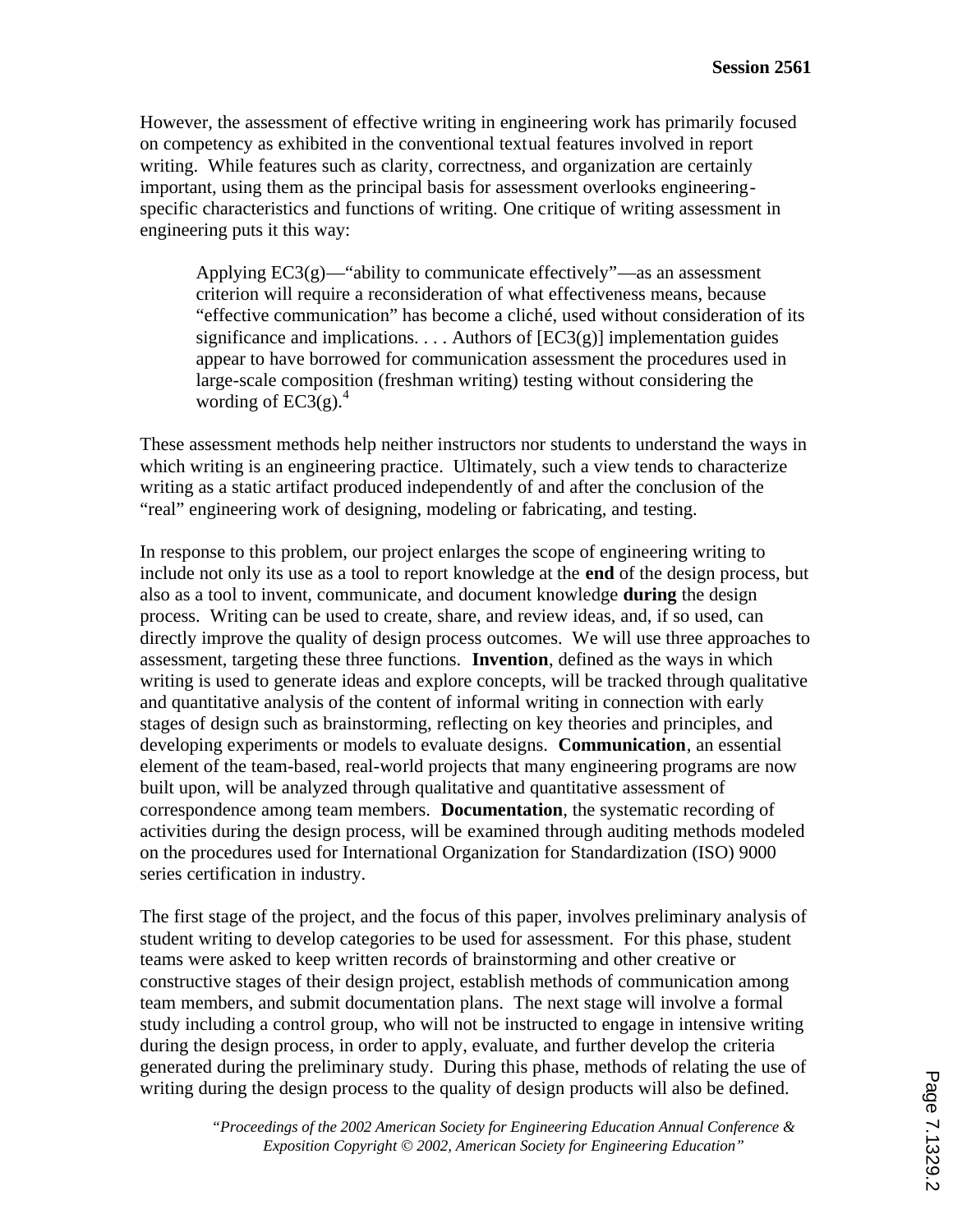We hypothesize that improved quality of design products will be seen, and that this improved quality can be empirically linked to more effective use of writing during the design process. The last stage will involve interpretation of the findings, refinement of the assessment methods, and dissemination of results. The overall objectives of the proposed project are twofold:

- 1) to develop specific rubrics for assessing student writing according to the functions described above
- 2) to develop guidelines for creating assignments that encourage effective student writing

This project centers on Sophomore Clinic I, a team-taught, integrated design and writing course at Rowan University. The hallmark of the Rowan engineering program is the multidisciplinary, project-oriented Engineering Clinic sequence and its emphasis on technical communication. The Clinics are taken each semester by every student. In the Engineering Clinic, modeled after the medical school concept, students and faculty from all four engineering programs work side-by-side on laboratory experiments, real-world design projects, and research. The Sophomore Engineering Clinics specifically serve the dual purpose of introducing students to formalized engineering design techniques and providing them with the necessary foundation for their careers as technical communicators. In order to achieve both of these key goals and to meet university-wide general requirements, Sophomore Engineering Clinics are team-taught by faculty from the College of Engineering and the College of Communication.

#### Conceptual Underpinning of the Study

Considering functions of writing beyond reporting is something of a challenge. It is relatively easy to assess how clearly a piece of writing communicates findings. Discerning other functions is more difficult, and formal definitions and theories of those functions are few and far between.

**Invention** will refer here to the use of writing to create knowledge. In composition theory, invention commonly refers to what is often called "pre-writing," or informal writing done prior to the composition of a formal piece. Pre-writing techniques involve various strategies for "unlocking" creative processes that are believed to be hindered when writers must attend to structural coherence and grammatical correctness, and include activities such as free-writing (fast-paced, stream-of-conscious writing), clustering (graphical mapping and expanding of associated ideas), and journals (informal, personal, exploratory writing).<sup>5</sup> Just as much a part of invention as this initial brainstorming phase is the review and further development that follows. Writing captures ideas and permits further interpretation, evaluation, and expansion. In human history, the move from the culture of "orality" to the culture of "literacy," when knowledge began to be transmitted in the form of texts, marked a dramatic and unprecedented developmental leap.<sup>6</sup>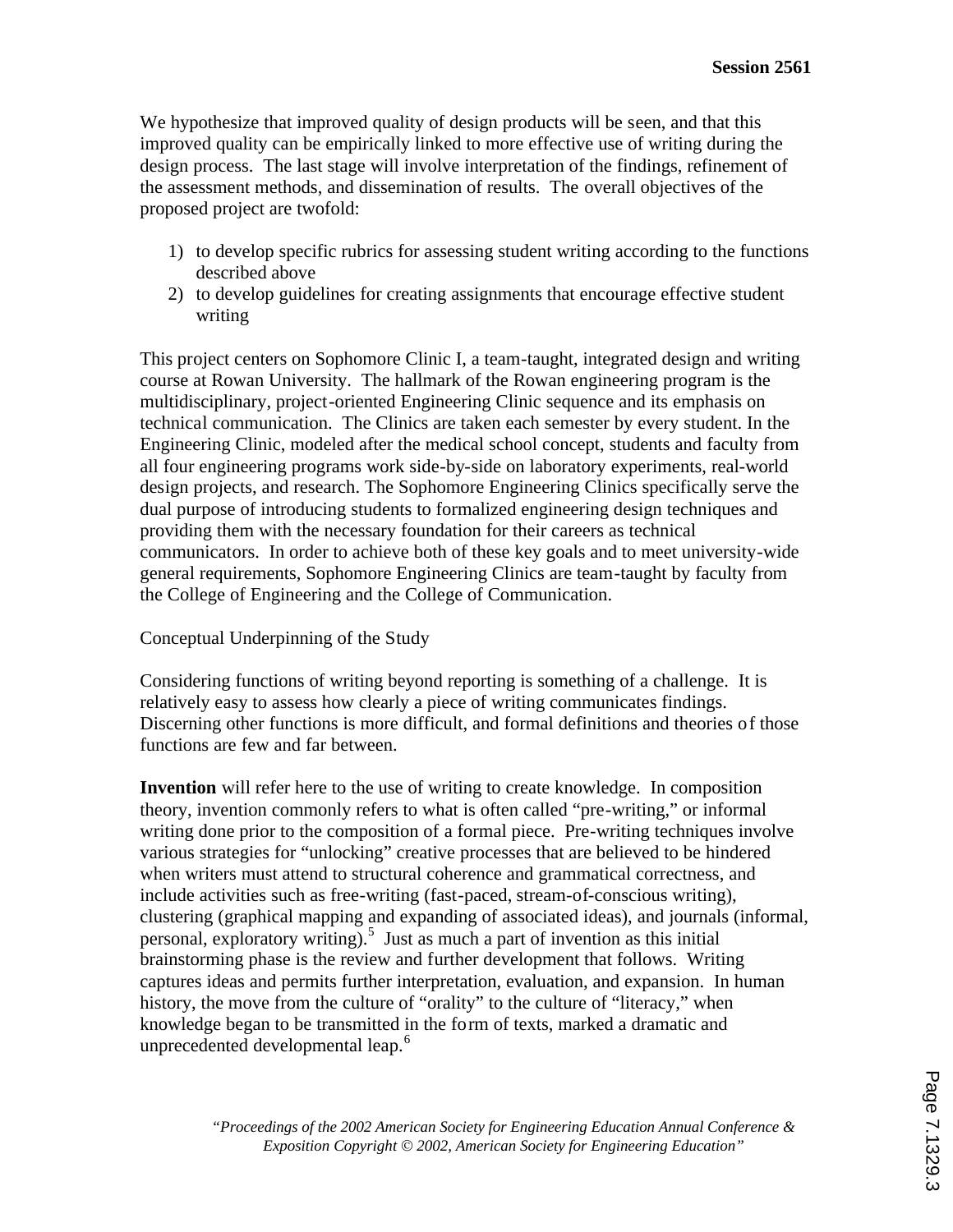The inventive function of writing is intuitive, yet it has proven very difficult to empirically demonstrate. Some indirect evidence is provided by studies of Writing to Learn curriculums, which consistently show that writing helps students understand course content significantly better. One such study of the use of journal writing documented a measurable improvement in student understanding of engineering material and, moreover, a measurable shift in student attitude towards the writing assignments, suggesting that the students themselves recognized a valid purpose for the writing.<sup>7</sup> Another study also found evidence that an intensive focus on journal writing had an important impact on student learning. Close analysis of the journal writing revealed that students gained much more than practice with writing skills. Through their written responses to the textbooks for their design course, students experienced a change in their understanding of design itself:

To focus the design process on the needs of the user and customer rather than on the capabilities of technology requires a change in mindset, one often resisted by engineers. We were surprised to find that the journals helped to change their minds. Journals actually gave the students a place to think through their objections to the principles of user-centered design, allowing them to convince themselves of the value of these principles.<sup>8</sup>

These practical studies of the ways in which students benefit from writing that takes place during the "thinking" phases of projects give credence to the concept of invention, which has been dismissed by some as a romanticized mystification. Even though it is not yet fully theorized, this inventive function of writing, to the extent that we may say that the creation of knowledge occurs through the process of understanding, can be observed and assessed in student writing.

**Communication**, in this study, refers to writing that has to do with various team functions. As engineering curriculums, following trends in the engineering workplace, make more and more use of team-based projects, greater understanding of successful team dynamics has been sought. People do not seem to possess innate abilities to work with others, but rather must be taught to engage in self-reflection and to adopt deliberate cooperative strategies. Communication serves many practical functions as a cooperative strategy. Through communication, teams develop timelines, delegate tasks, and schedule project activities. On another level, communication fosters team cohesion. The rise of the "team charter" in corporate and administrative settings well illustrates how important it is for teams to "put in writing" their objectives and their philosophy. Beyond the practical purpose of agreement about goals, team charters actually constitute teams as entities. Charters commission teams, literally bringing them into existence. Teams that fail to effectively articulate this team identity do not function well.<sup>9</sup>

**Documentation**, similarly, has received increasing attention in the engineering workplace and, we predict, will begin to be emphasized in engineering curriculums as well. Documentation is of importance particularly in relation to quality enhancement. The International Organization for Standards (ISO) series of quality standards and management procedures is based on the notion that thorough, systematic record-keeping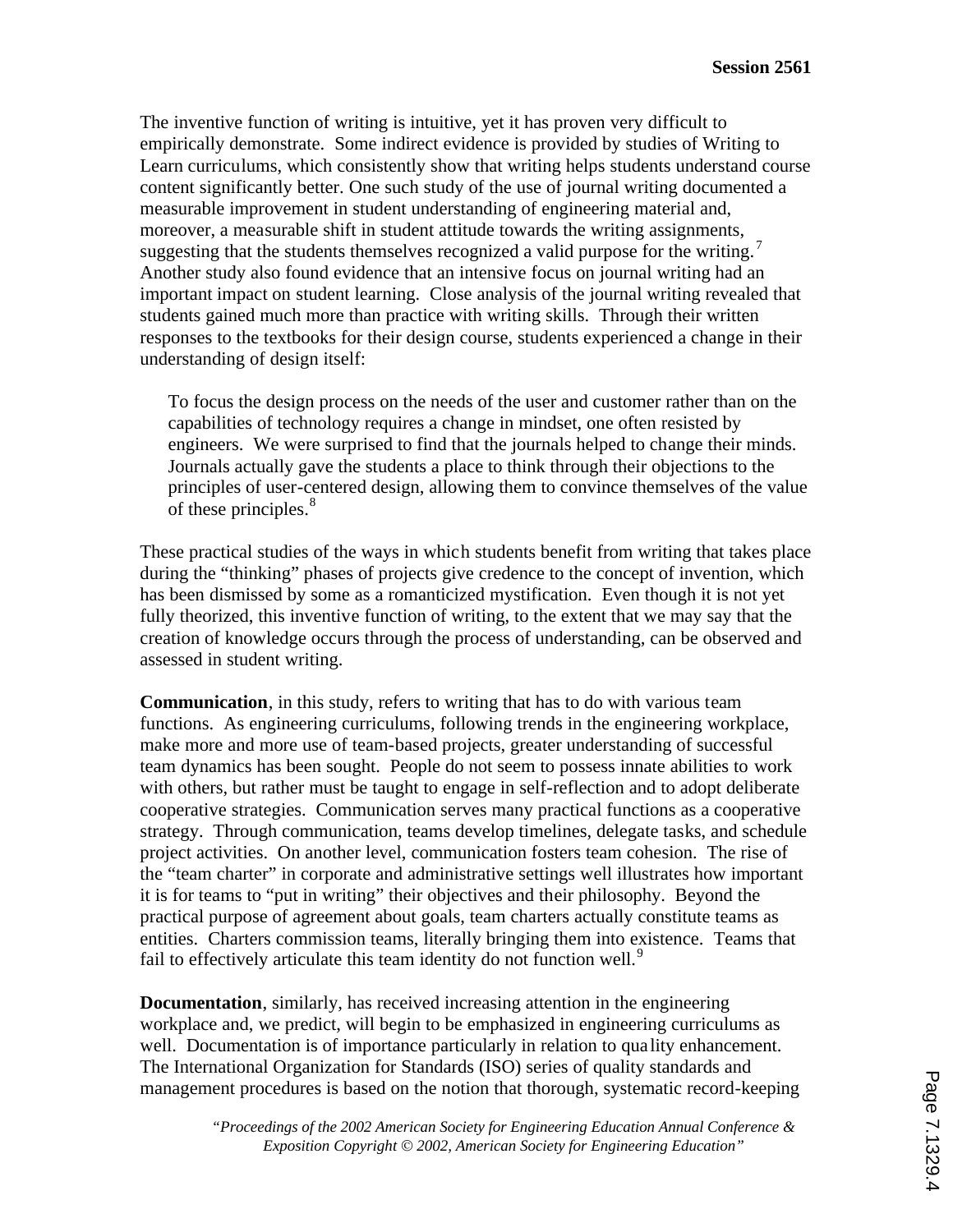at all stages of the design and production processes is essential to quality. ISO documentation assessment requires the development of documentation objectives by the organization, which are then used by ISO certification agencies to audit the organization's records. The twin thrusts of the ISO approach—prior identification of objectives and standards, plus the creation of specific documentation procedures linked to those objectives and standards (rather than to arbitrary and/or external criteria)—are intended to result in more efficient and more effective processes.<sup>10</sup>

#### Methods

During the fall of 2001, students enrolled in Sophomore Clinic I engaged in a semesterlong, team-based project that required them to design and build the following: a robot, constructed from a Lego MindStorms<sup>™</sup> kit, that was programmed to accept a tennis ball from another robot, navigate a maze, and hand the ball to the next robot; and a microbial fuel cell that was used to charge the batteries necessary to power the robot. Student teams were asked to keep written records of brainstorming and other creative or constructive stages of their design project; to establish procedures for communication among team members for various purposes; and to submit specific plans for managing the records of their design activities to fulfill documentation objectives. Teams also submitted periodic progress reports describing all activities done in connection with their design. The progress reports summarized, and were to be directly drawn from, the invention, communication, and documentation writing students had done. With student permission, we collected copies of progress reports and selected process notes. To make the preliminary phase manageable, we confined the analysis to these progress reports, on the assumption that they would provide a good representation of the range of uses of writing by students. We are satisfied that this is the case. However, we acknowledge that all three functions of writing are actually being represented in a "secondhand" fashion in the progress reports; that is, the actual functions of invention, communication, and documentation occurred elsewhere and prior to the writing of the progress reports. Thus, relying on the progress reports does not entirely achieve our stated goal of transcending the focus on the **reporting** function of writing. To address this shortcoming, the next phase of the study will utilize the categories generated from the progress reports, but the content of student writing will be analyzed in its "firsthand" form in order to validly assess the functions of writing that we claim exist in addition to secondhand reporting.

Because our project seeks to understand functions of writing that current assessment practices do not recognize, we did not use a pre-existing, standard set of criteria to analyze student writing. We chose instead to utilize qualitative techniques loosely based on what are known as interpretive or ethnographic methods. Interpretive methods, originally developed in anthropology to study other cultures, were widely adopted by education researchers beginning in the 1970s. These researchers believed that controlled studies of educational settings failed to account for the complexity of the human activities occurring there. Specifically, interpretive methods focus on two key approaches. One is the use of "thick description," which refers to the inclusion of all details of the setting rather than a limited number of variables identified by the observer as important. The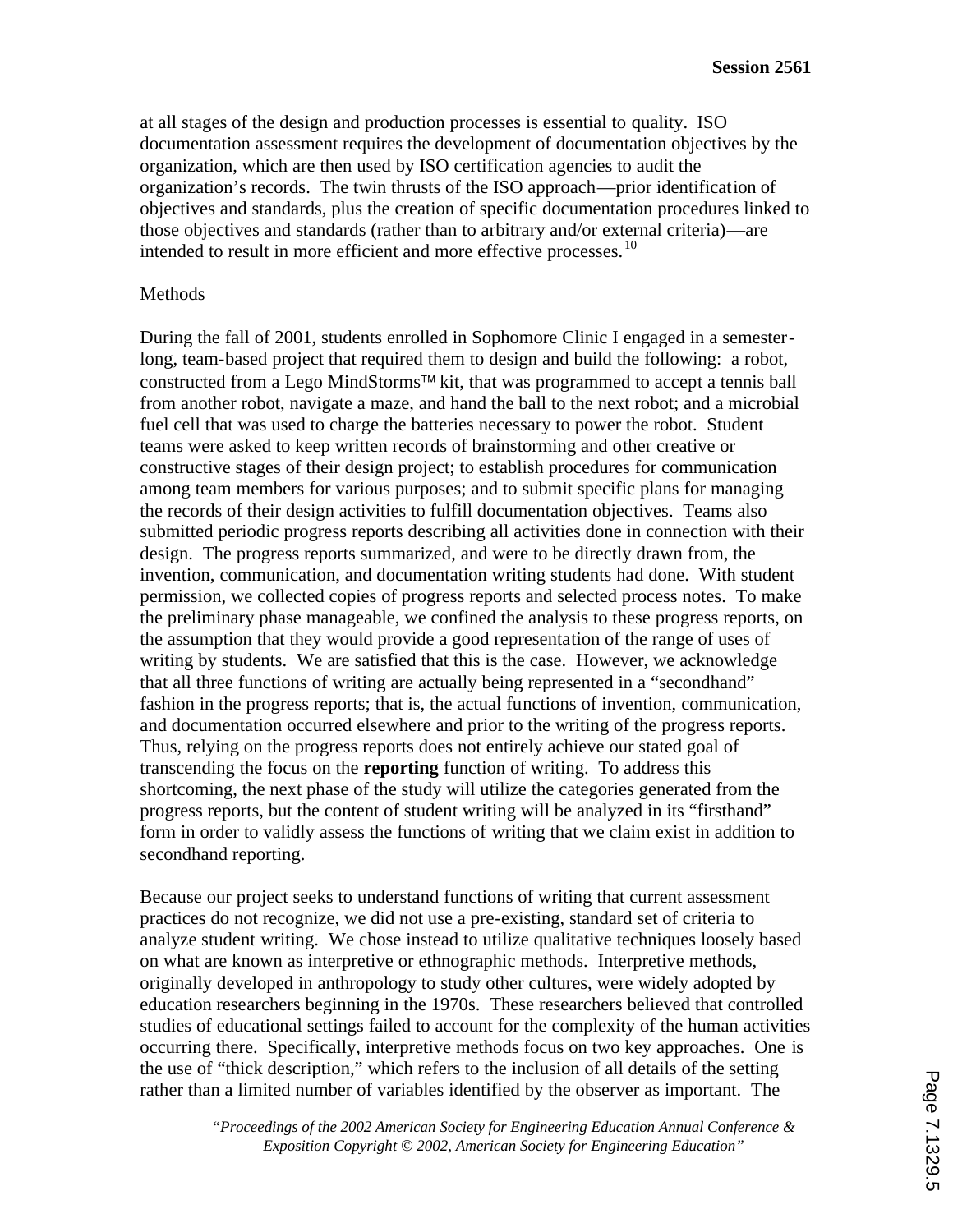other is the use of an "emic" or insider perspective, which refers to the attempt to understand the meaning of human activities from the point of view of the participants.<sup>11</sup> From these two approaches, ethnographic researchers develop what is termed a "grounded theory," or a theory that is generated from within the data. Grounded theory attempts to interpret what has been described in all its complexity, taking into account the participants' understanding of what is happening. This mode of theory is in contrast to most quantitatively based methods, which hypothesize the role of certain variables and then test that hypothesis under controlled and objective conditions.<sup>12</sup>

Our preliminary study does not attempt a full-fledged interpretive methodology. What we did try to emulate in part is the "inside out" approach of grounded theory. The purpose of our preliminary study was to look at student writing in context, as it was actually produced during the design process, and to use this writing to generate the categories that will be used to characterize and, ultimately, evaluate it. This differs from assessment methods that are based on collecting controlled samples. Results from controlled samples, although perhaps more consistent and methodologically reliable, and therefore more readily generalizable, are also more artificial. In trying to understand how students are using writing during the design process, we are in a sense trying to understand what their writing means to them and how it functions in the human activity of design. Qualitative methods, we feel, can provide us with a richer account of how writing aids design. Eventually, for the purpose of developing a more conventional assessment rubric, we will also devise quantitative measurements of success.

Two sets of progress reports were analyzed, one written in October, shortly before the middle of the term, and one in December, written shortly before the end of the term. Students were simply instructed to describe everything the team had accomplished during the specified time period, and to refer to existing documentation (for example, lab notes, meeting minutes, etc.) containing details on team design activities. The progress reports are one to two pages long and written collaboratively. As noted, the progress reports do not actually constitute the kind of writing we are interested in and will eventually focus on, but for our purposes, they are a valid and manageable approximation.

The October progress reports were read first, and a simple set of categories for describing their content was developed. The October progress reports were then "coded" using these categories. Once the entire October set had been coded, the results were examined, and then the categories were expanded and modified to better capture the range of content and function. Coding is a technique used by interpretive researchers in which observed activities are described and sorted. In our case, the categories represent various kinds of content that are exhibited in student writing. Although coding can be used for some quantitative and comparative analysis, the actual purpose of coding is to reveal patterns and meanings that eventually form the grounded theory. Although coding is an attempt to analyze, it operates less to "contain" or "control" the data and more to literally open the data to interpretation. In coding the content of student writing, we continually had to ask, "What is happening here? What are the students doing with this? How does this statement function from the point of view of the students? Why did they say this?" and so on. Careful coding and analysis can reveal how the students themselves make use of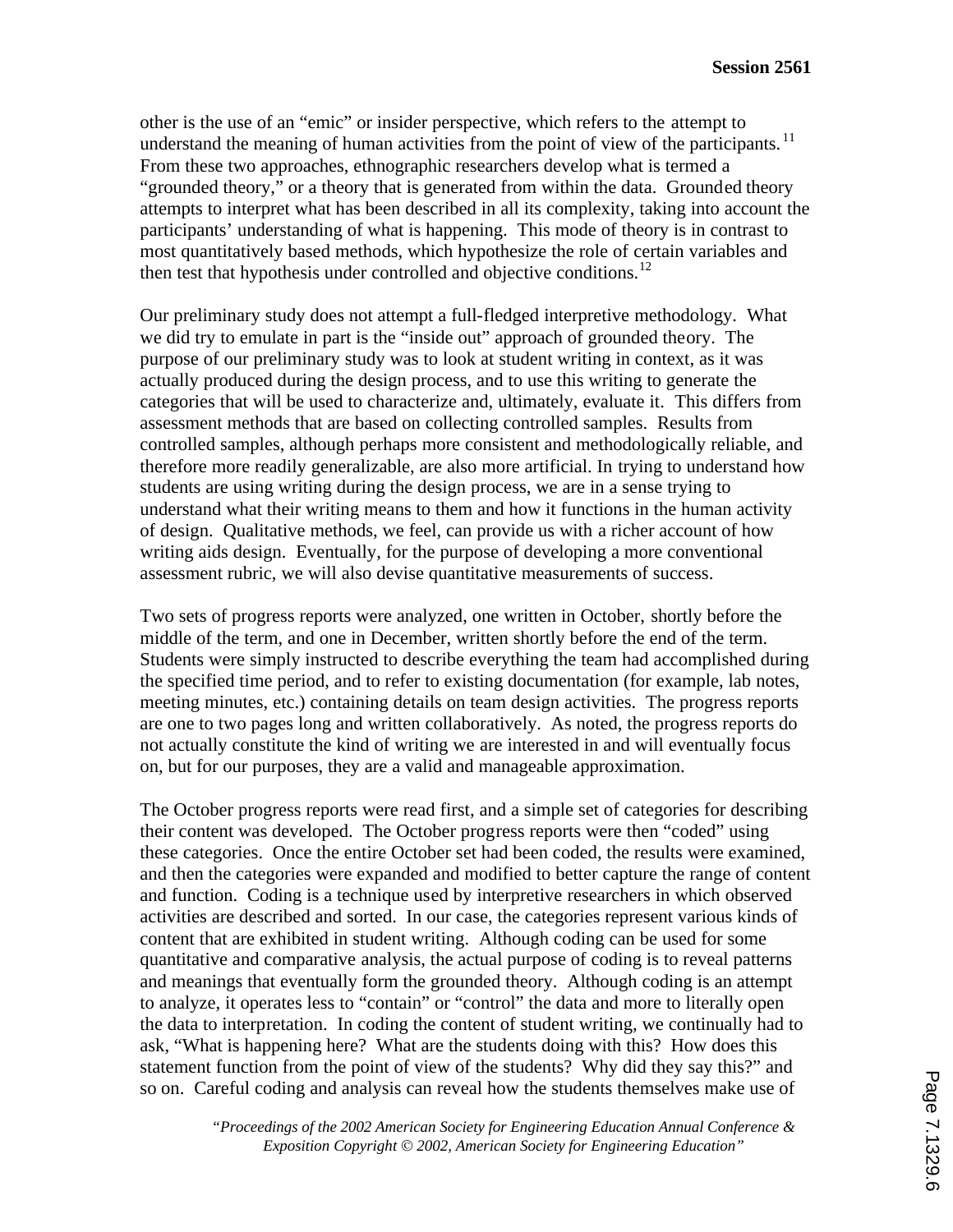writing, and in turn, can guide instructors to more effective facilitation of such "useful" writing. We want to develop a grounded theory that explains the specific ways in which students use writing for the three functions of invention, communication, and documentation, and, from this theory, create methods for eliciting, identifying, and finally assessing student writing in terms of these three functions.

Codes corresponding to the identified categories were assigned to units of content. A "unit" could consist of a single sentence, or a set of sentences discussing the same topic (an idea, a process, an activity, a phase, etc.). The categories generated from the October progress reports were as follows.

## **1. Invention (references to development of ideas)**

- a) Brainstorming, including assessment of preliminary parameters, objectives
- b) Experimenting
- c) Evaluating the design, including accepting or rejecting design features

## **2. Communication (references to intra- or inter-team functions)**

- a) Performance assessments, reflections on team dynamics
- b) General plans and decisions
- c) Delegation of duties

#### **3. Documentation (references to data or to records of specific activities)**

- a) Referrals to specific documents
- b) Recording of data
- c) Recording of procedures

Following this coding, a revised and somewhat more detailed set of categories was developed, and applied to the December reports as follows.

#### **1. Invention (references to development of ideas)**

- a) Brainstorming
- b) Identification of parameters and objectives
- c) Experimenting
- d) Interpreting an experiment
- e) Evaluating the design
- f) Acceptance or rejection of design features

#### **2. Communication (references to intra- or inter-team functions)**

- a) Performance assessments, reflections on team dynamics
- b) General plans and decisions
- c) Delegation of duties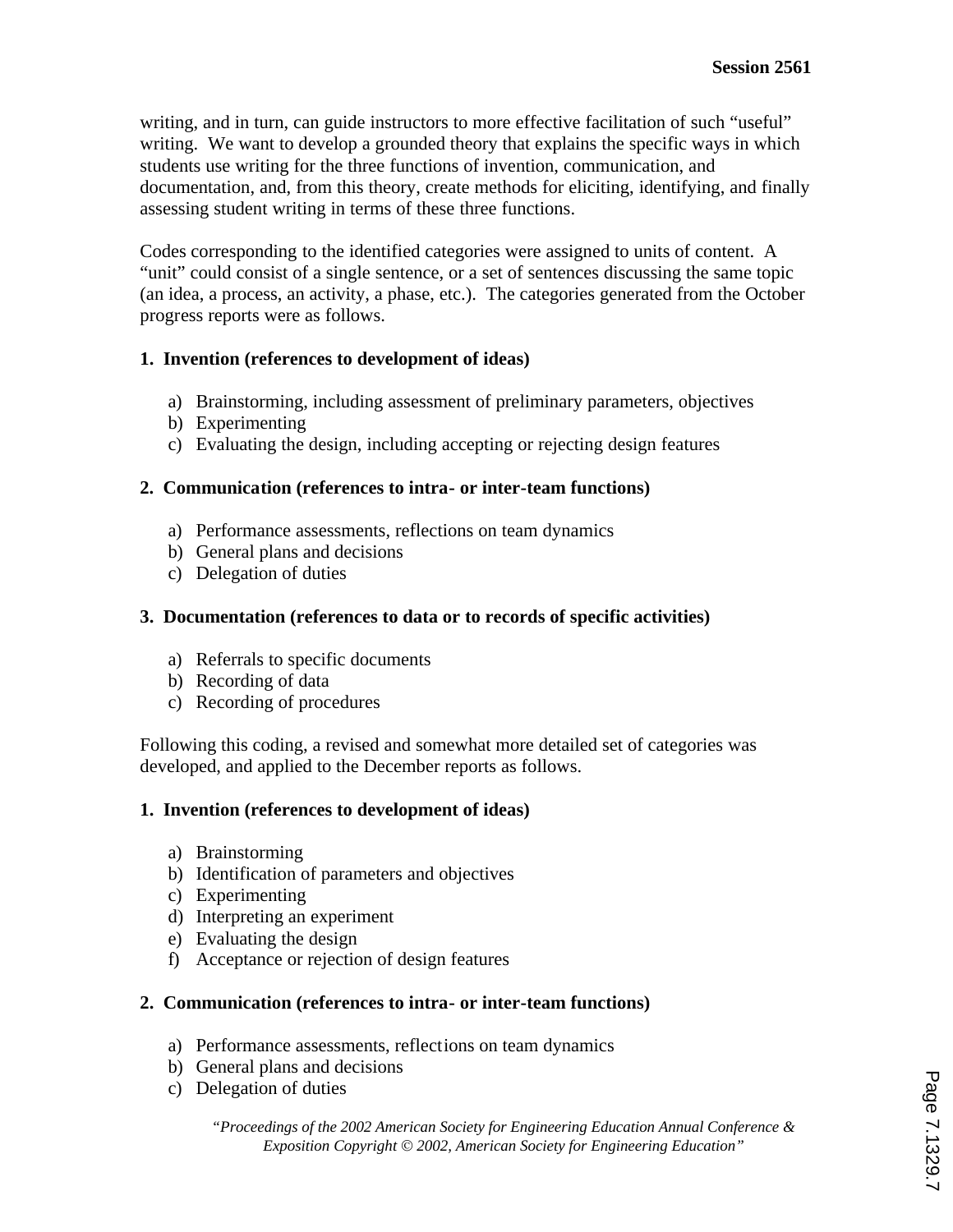d) References to team contact (discussion, meeting, other communication)

#### **3. Documentation (references to data or to records of specific activities)**

- a) Referrals to documents
- b) Recording of experimental data
- c) Recording of specific design features
- d) Recording of procedures

Even with the second analysis, there was some overlap between categories at times, and some categories are still not well-defined. For example, although invention is meant to designate engaging in conceptual activities and documentation is meant to designate recording of procedures, occasionally a description of an event, such as a set of experiments, could be construed as both conceptual and procedural and was therefore coded as both. Similarly, some content was more or less arbitrarily coded as one or the other. In fact, one could argue that everything coded as having an invention or communication function also fulfilled a documentation function. The design of the second phase of the study will involve ongoing improvement of these definitions.

Progress reports were also rated in two areas: level of detail, assigned as a holistic score of 3 for high level of detail, 2 for adequate, and 1 for low level of detail; and richness, assigned as a score of the number of categories exhibited out of the total possible. These ratings are not necessarily accurate assessments of the quality or effectiveness of the writing because some teams carried out extensive documentation of their activities in their lab notebooks or in the form of other "raw" notes and chose to not replicate the details in their progress reports. The ratings were assigned in order to give a rough indication of how richness and level of detail in student writing might be correlated to quality of design outcomes, which was also given a holistic score of 3, 2, or 1, with 3 indicating the highest degree of quality, primarily in terms of success and technical merit. This score is likewise not necessarily accurate, particularly since a great deal of variation in quality was sometimes seen between the two aspects of the project (the robot and the fuel cell). However, at this point, such inaccuracies are not a great concern. The principal purpose of the analysis at this stage is not so much to quantify and evaluate the writing in terms of the categories, but rather to identify and then further specify the categories themselves. For example, more important than finding out the number of times students made reference to a design decision was finding out that references to design decisions took various forms and involved various kinds of information. As a preliminary analysis, the objective was to gain insight into the data and, to put it most simply, give us an idea of what we should be looking for.

In keeping with the goals of this preliminary study, we will not undertake here to quantify and discuss all of the coding results. Rather, we want to focus on what we observed in the writing of the teams which we felt had the highest degree of success in their design projects. We also highlight noteworthy passages from other teams as well. Our purpose here is to suggest a link between quality of design and quality of writing, which we then intend to subject to a more thorough-going analysis in the next phase of our study.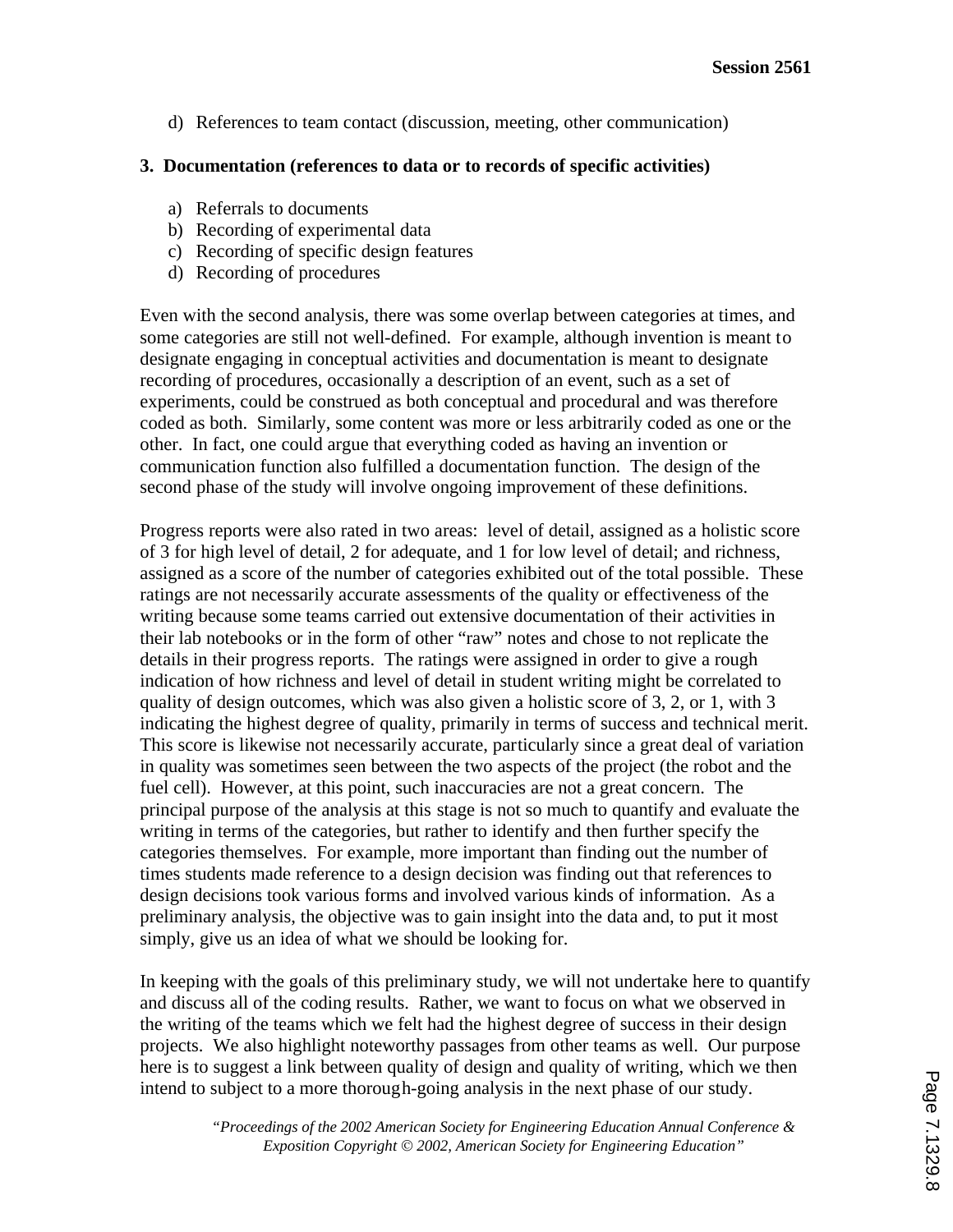Selected Results and Discussion

**Invention:** Because we used progress reports rather than firsthand writing for this preliminary analysis, invention is an especially difficult function to identify. If students engaged in any of what was described above as "pre-writing," the progress reports only refer to or summarize it after the fact. Still, we can reconstruct enough from the progress reports to permit speculation about what effective pre-writing involved, particularly because we know that most of the fuel cell designs and some of the robot designs were never actually fabricated, but rather existed only as graphical and textual representations. In other words, the designs were in large part worked out "on paper" only. We hypothesize that the more fully students endeavored to describe the concept for a design, the more developed the concept would become. The act of writing about a design would in fact generate further, and better, ideas. As noted above, one of the important benefits of writing is that recorded ideas can be reviewed and revised. The following passage, though quite informal and imprecise, identifies several key parameters of the design. Although this passage reports a prior discussion and is thus not truly "inventive," the availability of this written account lends rigor to this team's design process and suggests what productive writing at this stage could include:

During our previous meetings the fuel cell beta-team discussed a few modifications that they might do on the fuel cell. These modifications dealt with the electrode material, what should be used. A test with a solder for the electrode has failed. They also mentioned using a different microorganism, specifically seratia in order to enhance the cell's voltage output. Size of the chambers was talked about, they just want to maximize the surface area of the film exposed to the chemicals, and more chamber volume so that they can use more of the microorganism as well as sugar, and they might use MP broth but not a lot if any. They talked about the shape of the chambers; should they be round or square, they went with square. They are also researching possible substitutes for the original chemicals provided.

Another example shows how writing was used to formalize and explain design features. A team that spent a day in the lab making modifications to its robot design without writing about what the modifications were and why they were made would lack the clarity of purpose and rationale suggested in this passage:

We kept the main body portion of the robot but the attachments responsible for transporting the tennis ball and turning the robot went through several changes. The motor was not powerful enough to move the heavy apparatus, so the apparatus needed to be altered to make it lighter. A touch sensor was added to the body and it extends over the pivot wheel. Because the robot cannot drive properly with the pivot wheel in the front, a second touch sensor was added to the grabbing apparatus itself. The touch sensor on the back of the robot creates counterbalance against the weight of the grabbing apparatus in the front of the robot, preventing the robot from flipping or falling on its side during the grabbing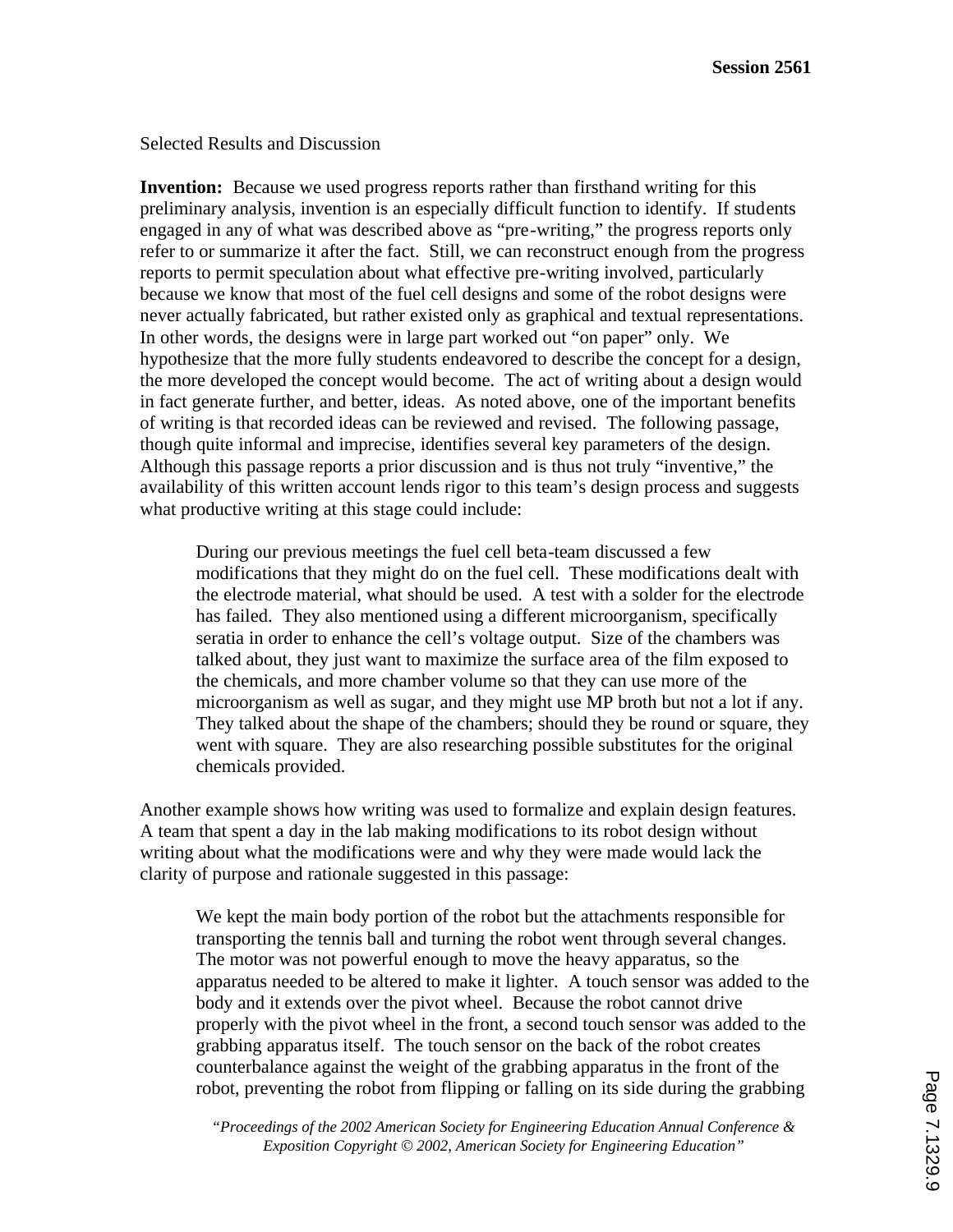maneuver. Reinforcing members were added to keep the pieces of the grabbing apparatus from coming apart during operational procedures.

This particular team received a high rating for the technical merit of their project.

**Communication**: Communication works to solidify team relationships and encourage good team function. Student teams in Sophomore Clinic wrote team charters at the beginning of the semester. References to agreements made in the team charter were periodically seen in the progress reports. Progress reports also referenced, or sometimes summarized, the minutes of team meetings. The keeping of minutes was a straightforward way to record team activities and decisions, and thereby formalize objectives and team commitment to them. Communication also fulfills an important role in accountability by noting responsibilities and contributions.

Students were invited to use the first-person voice in the progress reports if they felt it was appropriate, and it was interesting to note how many chose to do so. Progress reports also frequently used team members' names in discussing specific activities. Both of these stylistic decisions, we would suggest, fulfill a team communication function, and are effective writing strategies in appropriate venues. (Formal progress reports to business clients, for example, would probably not be.) Below are some representative examples. The first one conveys a sense of a team that is making an effort to "gel."

September 24, 2001. Each group was given a Lego Mindstorms Robotics Kit and built the first robot design in the manual. The entire group took turns reading from the manual and putting together the robot. In addition, we worked through the tutorial software to learn how to program the robot. Through this, we began to learn the limitations and features of the Lego kit. At the end of class, we were given an assignment to research batteries, fuel cells, and the safety precautions associated with the chemicals needed to power a microbial fuel cell. Everyone in the group took a different chemical to research and we all looked up information on fuel cells and batteries.

A quite different team "style" is evident in this next excerpt. (The names of the students have been fictionalized.)

October 11. Subgroup formation finalized. Darrell and Brent assigned to robot team detail. Entire team met briefly with Brent and Darrell, and voiced various ideas for designs. It was decided that the robot subgroup would keep the entire team abreast of developments on a weekly basis, as well as whenever necessary. Brent volunteered to keep records for the robot subgroup. Team designates Art as team manager responsible for keeping the team lab book, delegating tasks, and organizing meetings.

This team also included the following notation in their later progress report in December: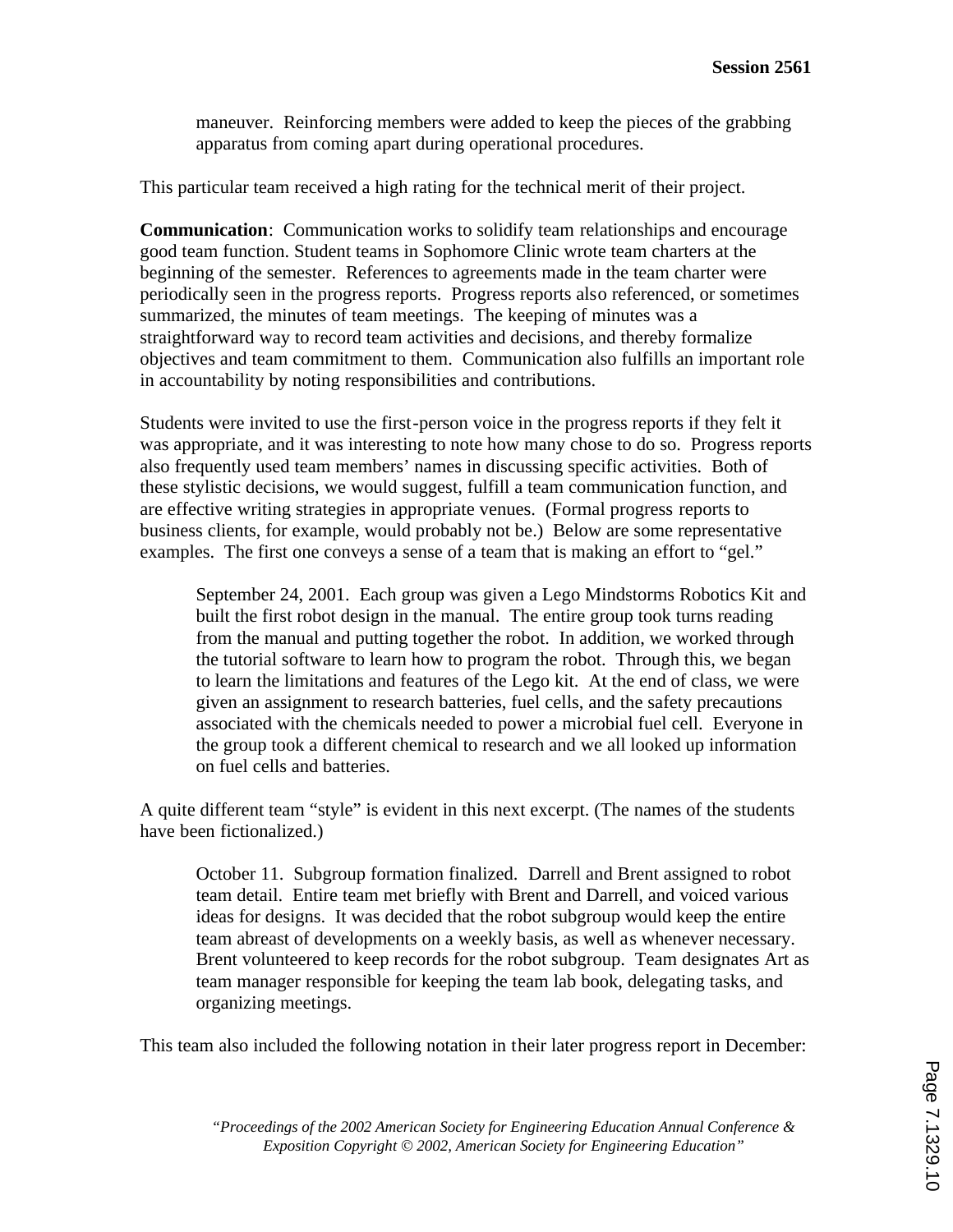Although the team has been functioning as a fine-tuned machine, some outside factors have affected our progress rate. Due to a shipping delay, vital components necessary for fuel cell completion were not available until the last week of November. However, Marlene worked overtime to finish the fuel cell once these parts came in, completing the fuel cell before all but one of the other teams, who did not require the delayed materials. This heads-up job was an impressive feat, since it provided us with an extra testing session. Also, the supply of chemicals and necessary materials for use in fuel cell lab experiments were lacking. However, the team improvised using only available materials. The team continues working towards completing a viable fuel cell/robot mechanism, and looks forward to the upcoming final rally.

Clearly, this team's progress reports provided a space in which to articulate a strong sense of team unity and commitment, a function worth further investigation. Their project designs, although not, in the opinion of the faculty team, the most ambitious or creative, were fastidiously and systematically carried out—a level of care and attention to detail that is reflected in their conduct of team communication.

**Documentation:** Documentation has a practical function, in that it records what has been attempted and accomplished, and therefore avoids problems with missing or duplicated procedures. Thorough documentation also permits quality assessment in the event of a failure. Our student teams were asked to present documentation plans explaining how they would use each of several possible methods to record their design and fabrication processes. Here, we were most concerned with making sure that students had procedures in place for writing down accounts of activities carried out when immediate documentation was not feasible—for example, when something was worked on in the lab or discussed over the phone. The progress reports primarily made reference to other forms of documentation, but occasionally reproduced accounts of procedures or experimental data more fully, as in this excerpt:

The robot has been assembled according to the original design, with minor alterations. Extra pieces were added to stabilize the robot. Instead of using our own bumper design, we opted to use the single bumper design found in the construction manual. Two gears were removed from the drive wheels, reducing it from four-wheel drive to two-wheel drive. One of those gears was then used to lower the gear ratio in the arm of the ball carriage. Most of the programming was taken from the "line follower" program in the Mindstorms software. Extra programming was added for picking up and dropping of the tennis ball from one robot to the next. This programming was achieved through a guess and check method in order to determine time delays and fine-tune the program to reach the desired objectives.

A few shorter excerpts also illustrate documentation functions, if somewhat less precisely than formal documentation would require: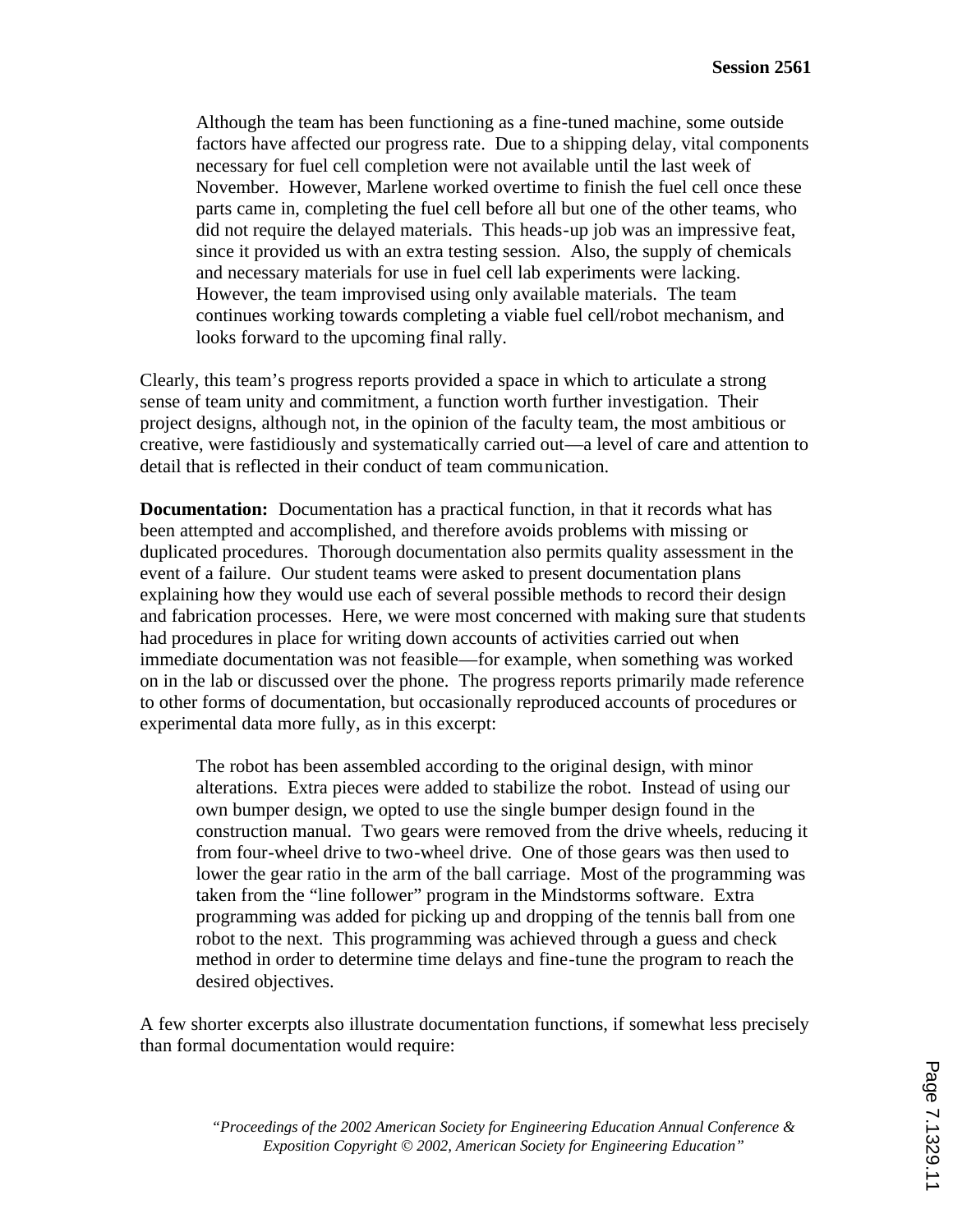At the beginning of the next class period, November 26, planing of endplates and chamber was completed. After, the screw holes and filling holes were drilled using the drill press. The initial specifications of the filling holes were altered. It was decided to use a larger bit than previously planned so as to make it easy to fit the electrode through.

The gaskets were cut out so that the fuel cell could be finalized and assembled. The completed fuel cells were tested for leaks using tap water.

After the machining of our fuel cells was completed, the tests that were performed with the prototype were performed on our fuel cells. At the time of the first testing of our fuel cells, we discovered we had many leaks in the cell. This problem was solved by using thicker gaskets, putting vacuum grease between the gaskets, and the chamber plates and also on the outside of the cell. When testing our fuel cell, the concentrations that gave the highest amp-hour value for the prototype were used in the testing of our fuel cell. For more information on the concentrations used as well as the amp-hours produced during each test, please see our lab notebook which will be provided upon request.

The above examples present accounts that would be useful for the kinds of purposes ISO documentation is designed to fulfill, such as tracking design decisions that later led to a problem or complaint, or verifying whether certain procedures had been followed.

#### Preliminary Reflections

As can be seen, no hard and fast conclusions can be drawn from this preliminary study. The study is nonetheless of great value. We were able to characterize the data and from this will be able to fine-tune our approach. In particular, we are now better able to plan the data collection and analysis methods to be used for the core study. The coding process will be more systematic and more nuanced. Further analysis of the preliminary data will be conducted. The planned focus on "firsthand" writing will constitute a rigorous test of our hypothesis that writing is a key tool during the design process and that its functions reach beyond reporting. Our coding categories will be more specific and will better enable us to make judgments about the quality of student writing, which is what we are ultimately aiming to do. One big challenge will be to clearly distinguish instances in which writing is concurrently driving and shaping the design process instead of just reporting on it. Intensive use of qualitative methods of analysis, including surveying and/or interviewing of students in order to check our interpretations against the "insider" perspective, will be necessary to validly make these distinctions. Another challenge will be to show that a genuinely causal relationship exists between the quality of the writing and the quality of the design outcome, as opposed to a mere correlation. We believe these challenges can be met through careful analysis, and that this project will ultimately yield a better understanding of how students use writing during the design process, as well as how we can guide them to make more effective use of it.